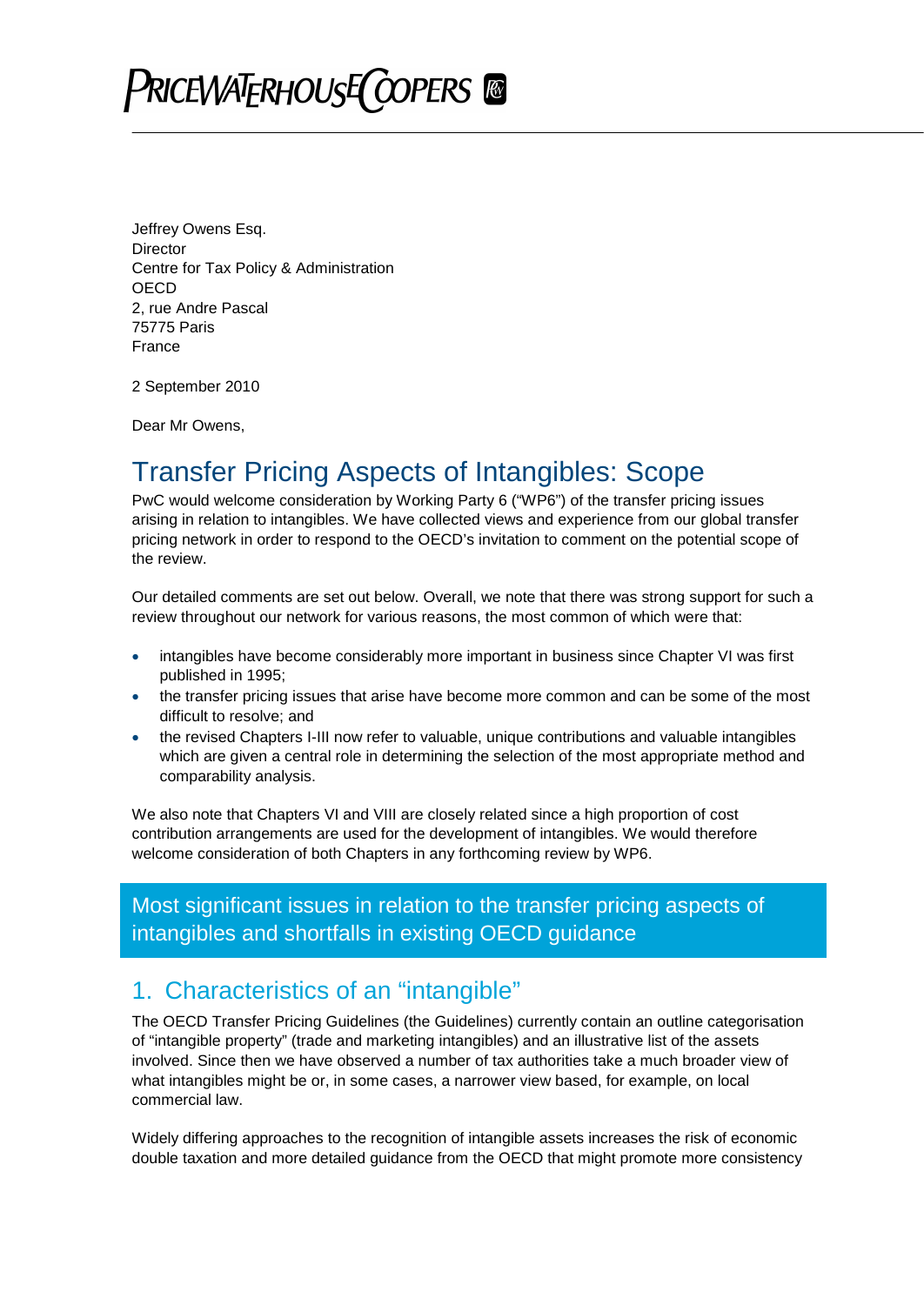# **PRICEWATERHOUSE COPERS ®**

would be helpful. This view was also shared by our representatives in a number of countries that are not members of the OECD who reported that difficulties with characterisation can be quite pronounced in their territories, that the Guidelines are widely used as a reference by taxpayers and tax auditors and that consideration of these issues in Guidelines would be of significant practical help to both.

We recognise that there is a wide range of potential definitions and interpretations of the terms intellectual property, intangible property and, more generally, intangibles. However, as our representatives considered a number of the issues identified below the discussion kept returning to the question of whether something was or, more frequently, was not an intangible. An exact definition of all intangibles is likely to prove difficult and setting out the characteristics of intangibles may prove more worthwhile. In this regard, the use of case studies and illustrations of what is and (importantly) what is not an intangible would be welcomed.

We note that other international organisations have also had to consider a systematic basis for recognising and categorising intangibles. We note in particular the TRIPS Agreement and associated material maintained by the WTO which is relevant to transfer pricing as it is the relevant international legal framework. The question of whether an intangible is protected is surely relevant to its value if not its characterisation.

We would also note the detailed work in this area by the International Accounting Standards Board (IASB) which had to consider the question in order to provide rules on accounting for intangibles. Intangible assets are considered in detail in IAS 38 and are considered further in IFRS 3. The IASB is also currently working on valuation issues (see 7 below). As IFRS has been widely adopted, adoption by additional countries is continuing and there is a convergence project with US accounting standards, this is likely to represent a good common basis between countries for a discussion of the characteristics of an intangible in a manner that is likely to be recognised and understood by business.

### 2. Goodwill

A number of countries in our network reported that tax authorities sometimes try to take a very broad view of what might be an intangible and then use that either to attempt to enforce a transfer pricing adjustment or to try to force the use of the profit split method. We believe that it would be very useful if WP6 were to consider the following questions.

- How to separate factors which, whilst not tangible, are not "intangibles"? Perhaps in the sense that they are not assets, or not separable assets or cannot be owned or transferred – in which case, if they exist they may simply be a component of goodwill. Examples may include work force in place, network effects, location savings, "business opportunity" and "first mover advantage" or, for example, where commercial law protects a right that may not otherwise be considered an intangible e.g. in the EU an agent (but not a distributor) receives compensation if its agency contract is terminated
- When and in what circumstances it is relevant to consider goodwill? For example, it may be relevant when transferring a business but not when selling goods e.g. if the goodwill reflects the profits of the continuing business of selling those goods (i.e. profits on future sales which would be double counted if included in transfer prices) and is not an attribute of the goods themselves.

We consider that the sheer potential breadth of the term "intangibles" is such that there is real scope either for double taxation or inappropriate application of the Guidelines unless some further parameters are laid down in Chapter VI.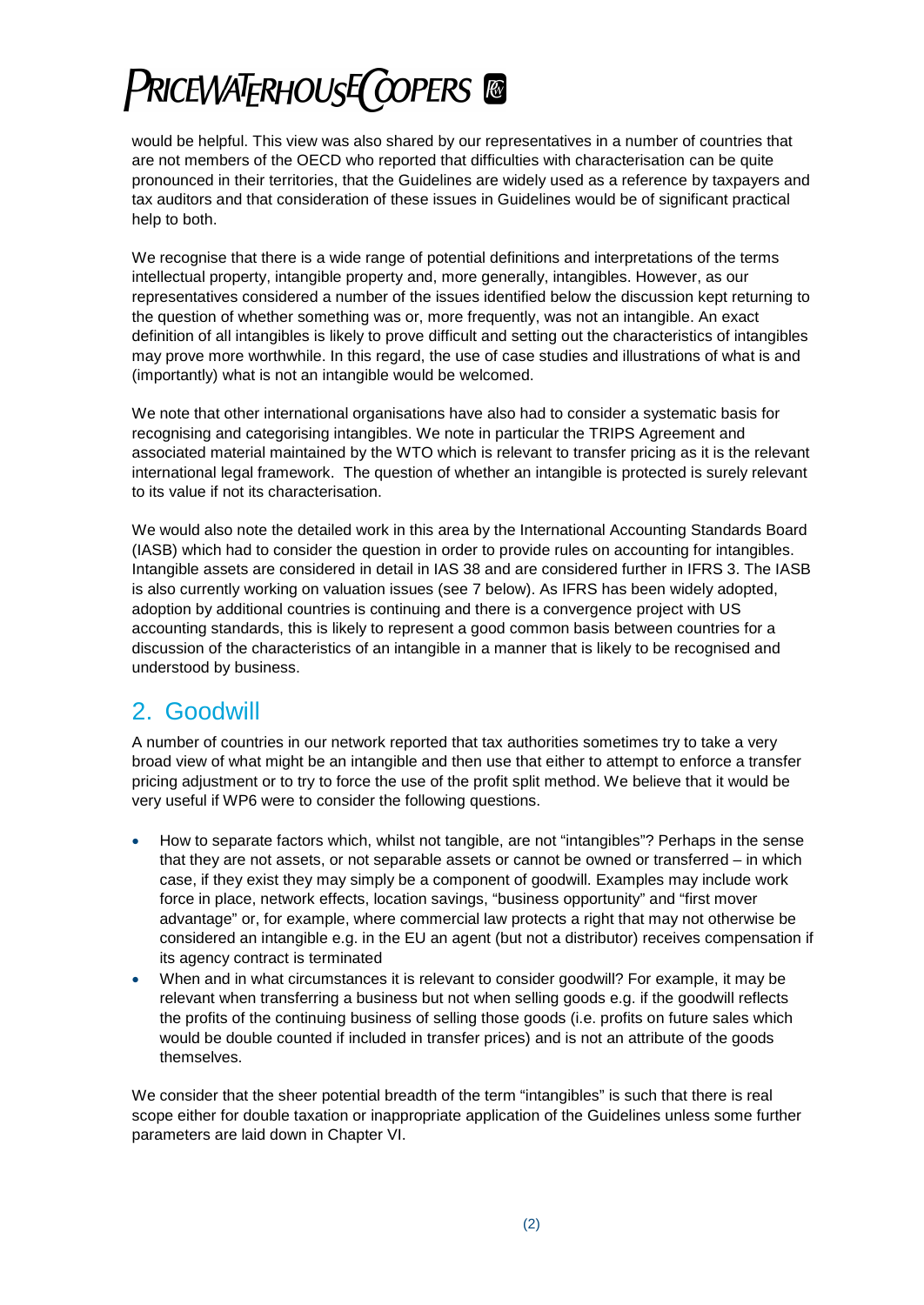## **PRICEWATERHOUSE COPERS**

### 3. Relationship with tax treaties

Tax treaties also have explicit or implicit definitions of intangibles, often through the royalty article. Our experience is that these are sometimes applied to transfer pricing between the two countries concerned, partly because withholding taxes may also be relevant and the treaty language is then part of the broader case in point. The Guidelines put this issue to WP1 (Double Taxation), for example in Para 6.19, but recognise that some similar issues arise in transfer pricing to those considered by WP1 and are reflected, for example, in the commentary to the OECD Model Tax Convention. Two examples include:

- the question of whether some form of intangible may be associated or bundled with services; and
- whether a transaction which, for legal reasons, needs to be expressed as a licence is, in economic terms, more akin to a sale of goods or services e.g. when certain types of software products are sold.

Our network reported that these remain common problems in transfer pricing and in a number of countries they were considered to be very significant problems. One further issue reported is the difference between an Article 7 approach and that under Article 9 (see also points 4 and 5 below).

### 4. "Normal" profit and economic rent

One recurring issue in practice when dealing with intangibles is the question of a "normal" return and an economic rent i.e. returns in excess of the "normal" return which are also sometimes called "economic profit" or "super profit". We believe that there is a degree of confusion in relation to these concepts and their implications for transfer pricing. That confusion is not helped by a lack of precise terms for the concepts involved. Nevertheless, those concepts are inherent in several of the propositions set out in the current Guidelines – for example, a residual profit split or in the description of the value that may be found in trade marks and patents (Para 6.8). It also seems to be inherent in some of the new language in Chapters I-III regarding "valuable, unique contributions" (Para 2.59).

We consider that it would be helpful if WP6 considered the issue of economic rent and, in particular, consider whether it would be appropriate to set out some of the principles involved. One recurring issue is whether ownership of an intangible entitles a licensor to the full economic rent derived by a licensee.

#### 5. Legal and economic ownership

The concept of economic ownership is found in the Guidelines – it is introduced in Para 6.3. The term beneficial interest is used in Chapter VIII.

Our network has found that economic ownership and beneficial ownership are difficult concepts in practice. In part because the term economic ownership has no legal meaning in most of the world and because the term beneficial ownership means something very specific in a few countries and not in others. Nevertheless, we do not find the concept of economic ownership contentious – what is difficult is evaluating its impact. It would be helpful for the OECD to consider economic ownership, indicators of economic ownership and the relative value of economic compared to legal ownership.

There are instances in which a MNE may, out of legal or commercial necessity, centralise intellectual property ownership, for example, because enforcement action in the courts can be difficult with multiple parties owning related intangibles. The owner in such a case may not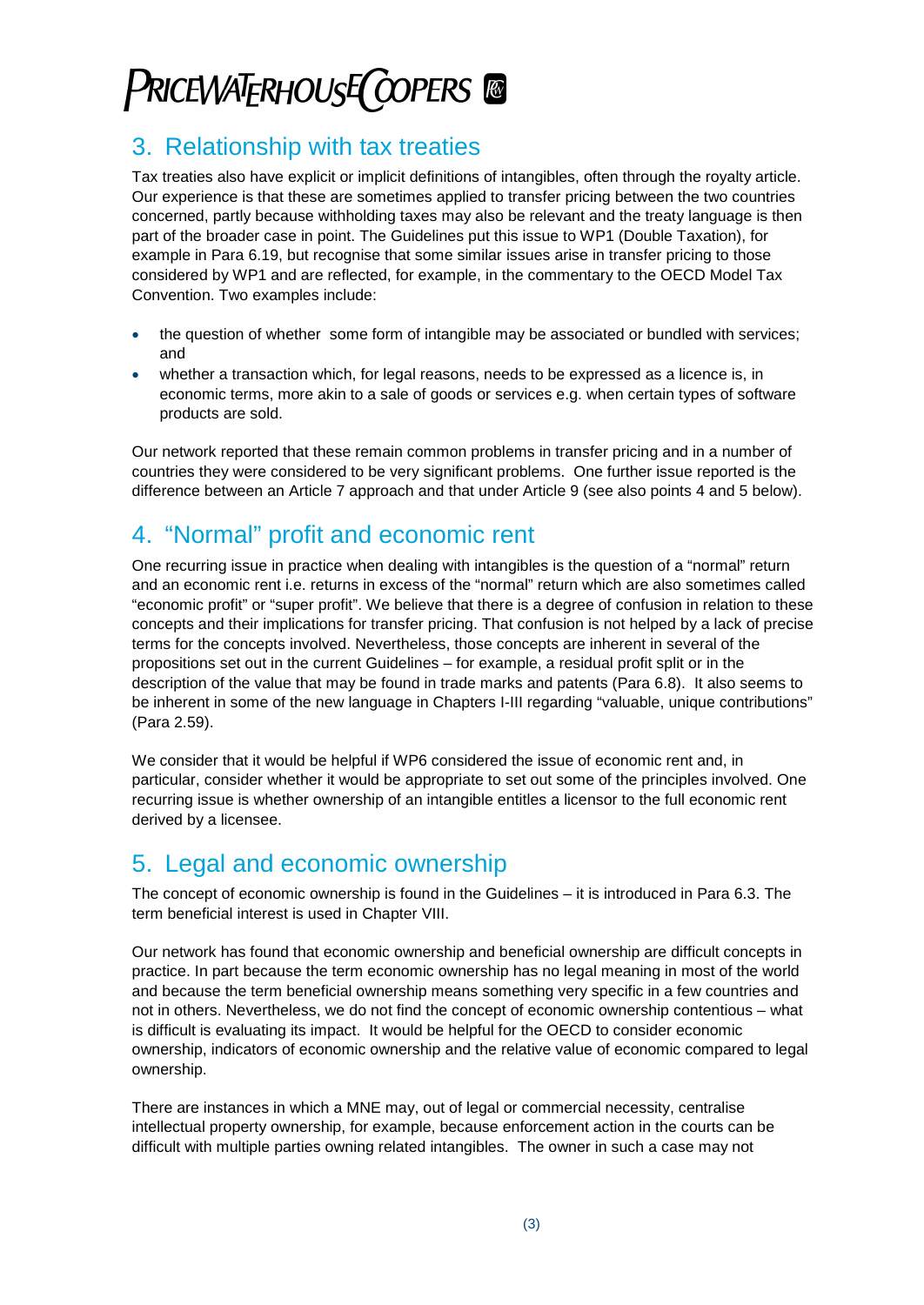# **PRICEWATERHOUSE COPERS ®**

necessarily be the original developer of the intangible or have borne the original costs or even use the intangible. A discussion of a practical approach to these sorts of problems would be of significant benefit e.g. whether the developer can retain the economic rights (i.e. value) while legal title is transferred. See also our comments on cost contribution agreements in 8 below where this principle is implicit.

It would also be helpful for the OECD to consider issues where one party develops intangibles on behalf of another party, e.g. contract research and development and contract marketing, where the costs are borne by one party but remunerated by the party that therefore bears the risks associated with the development of the intangible.

#### 6. Marketing intangibles

The issue of marketing intangibles may fit into a number of the points raised above but since the GlaxoSmithKline case in the USA up to and including the most recent case in India regarding Maruti Suzuki, the issue has become an area of significant contention. It would be helpful for WP6 to consider the issues and provide greater guidance on the question of marketing intangibles. For example, is a high level of marketing expenditure alone sufficient for a distributor that does not own the trademark to obtain some interest in the trademark or other marketing intangibles? Or would the OECD expect other factors referred to in Chapter VI to be relevant such as the behaviour of the parties e.g. whether the trademark owner had significant influence over marketing expenditure, how it is spent and what it is spent on? Furthermore would such marketing expenditure create an interest in the marketing intangibles where it is reimbursed indirectly e.g. through the use of the TNMM to set transfer prices?

### 7. Valuation of intangibles

Some countries also reported questions on principles that should be applied in considering value and the difficulty of obtaining recognition of these because no mention is made in the Guidelines. For example, if an intangible has cheap substitutes or can be copied and is not protected then it is not highly valuable. Such questions are likely to increase in importance given the revisions to Chapters I-III of the Guidelines and the broader the approach to intangibles.

It is generally agreed that there are three principal valuation approaches – the market approach; the income approach; and the cost approach. The IASB and FASB are currently coordinating their approach to valuations. They plan to conclude their work by the first half of 2011 and much is already in the public domain. This work and the current Exposure Draft on valuation may provide a helpful framework for the OECD's review. For example, the distinction between a valuation basis ("value in exchange" or "value in use") and a valuation method. The Guidelines currently point towards "value in use" (Para 6.15) i.e. not necessarily the highest and best use but the use to which the related party actually has for the intangible. This contrast with some other valuation rules may be worth further consideration.

It would be helpful for WP6 to consider the valuation of intangibles so as to set out the OECD's view on the circumstances in which different valuation methods may and may not be appropriate. For example, when considering the options available to the parties to a transaction (in accordance with 1.35 of the revised Guidelines), surely the cost of developing an alternative would operate as a ceiling which the transfer price should not exceed?

Our network has reported significant difficulties in this area ranging from straightforward disputes over valuations (which may be inevitable although a clearer framework would be useful) to wholesale rejection by tax authorities of potential CUPs for royalty rates which, it seems, is often done as an article of faith rather than through application of the principles now in Chapter III. We